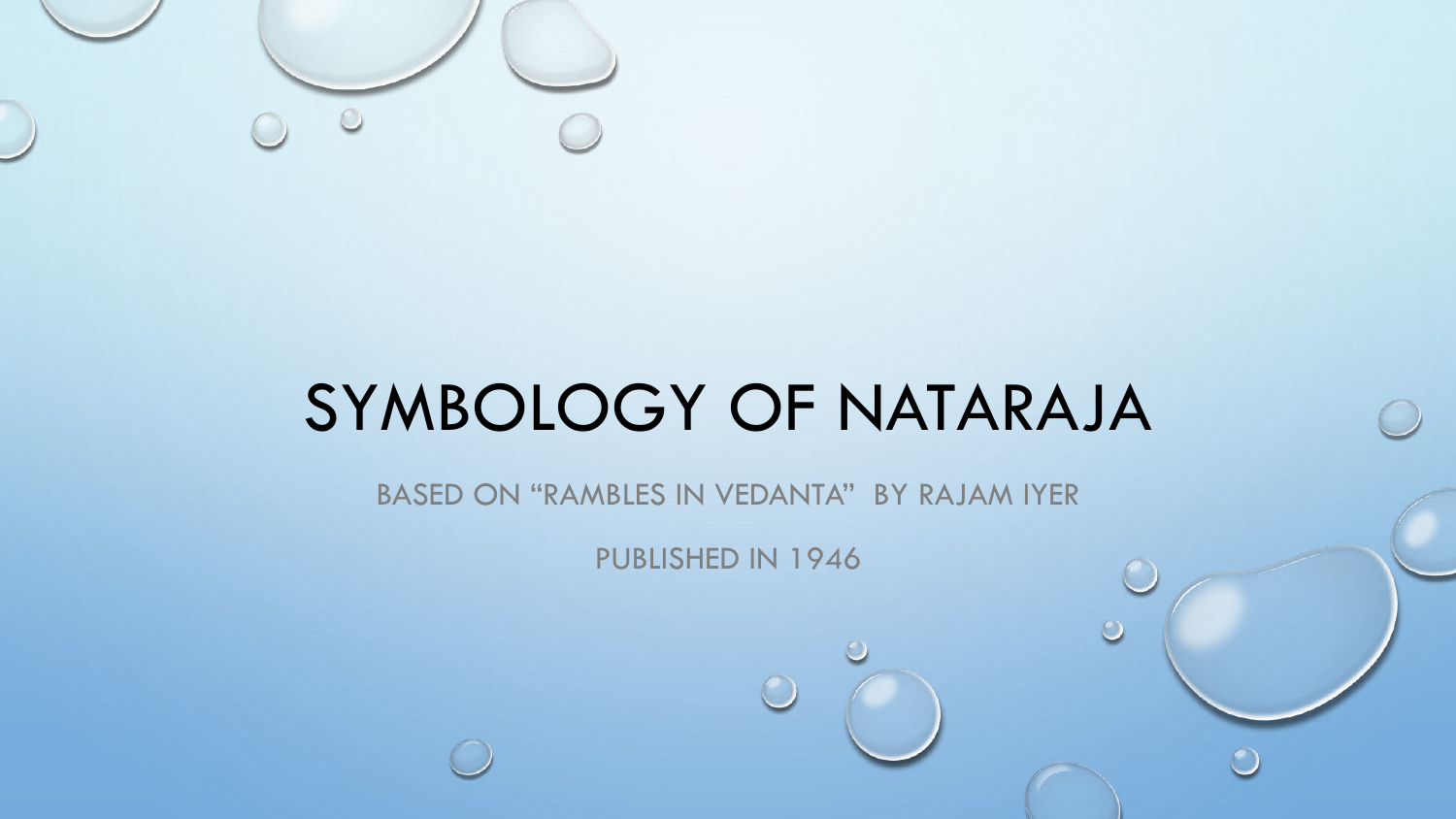Nataraja means the Lord of the stage. World is a stage which presents the vision of life and activities. However, according to Vedanta, it is really the sentient atma that pervades and enlivens the insentient body. Without the all pervading Atman, body mind complex will be inert and not be able to assimilate the teachings. While a teacher instructs and takes the disciple along the path to moksha, without the all pervading atma, the growth of the mind is not possible. Therefore Atman is that real invisible Guru. Nataraja is represented as this real Guru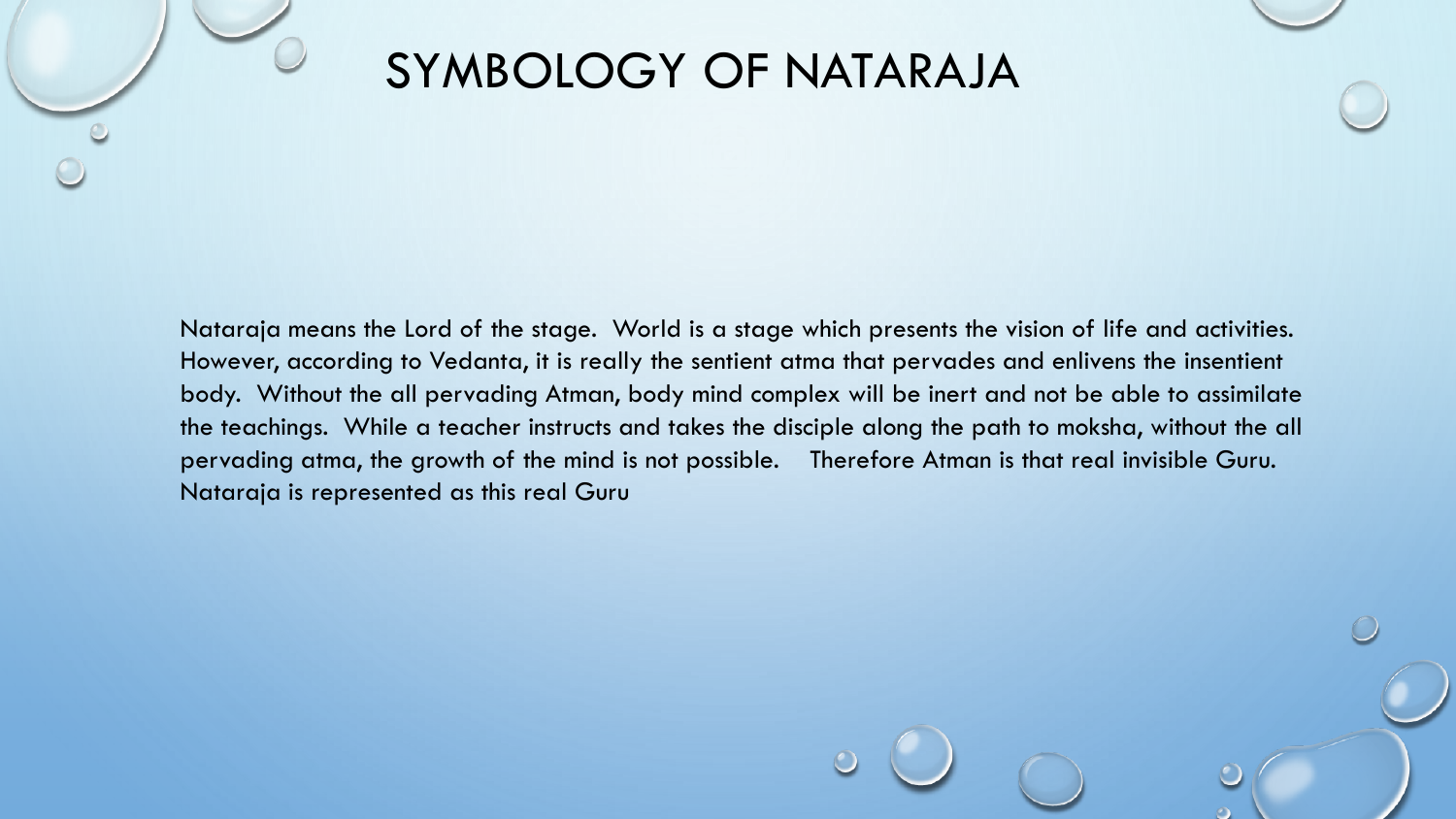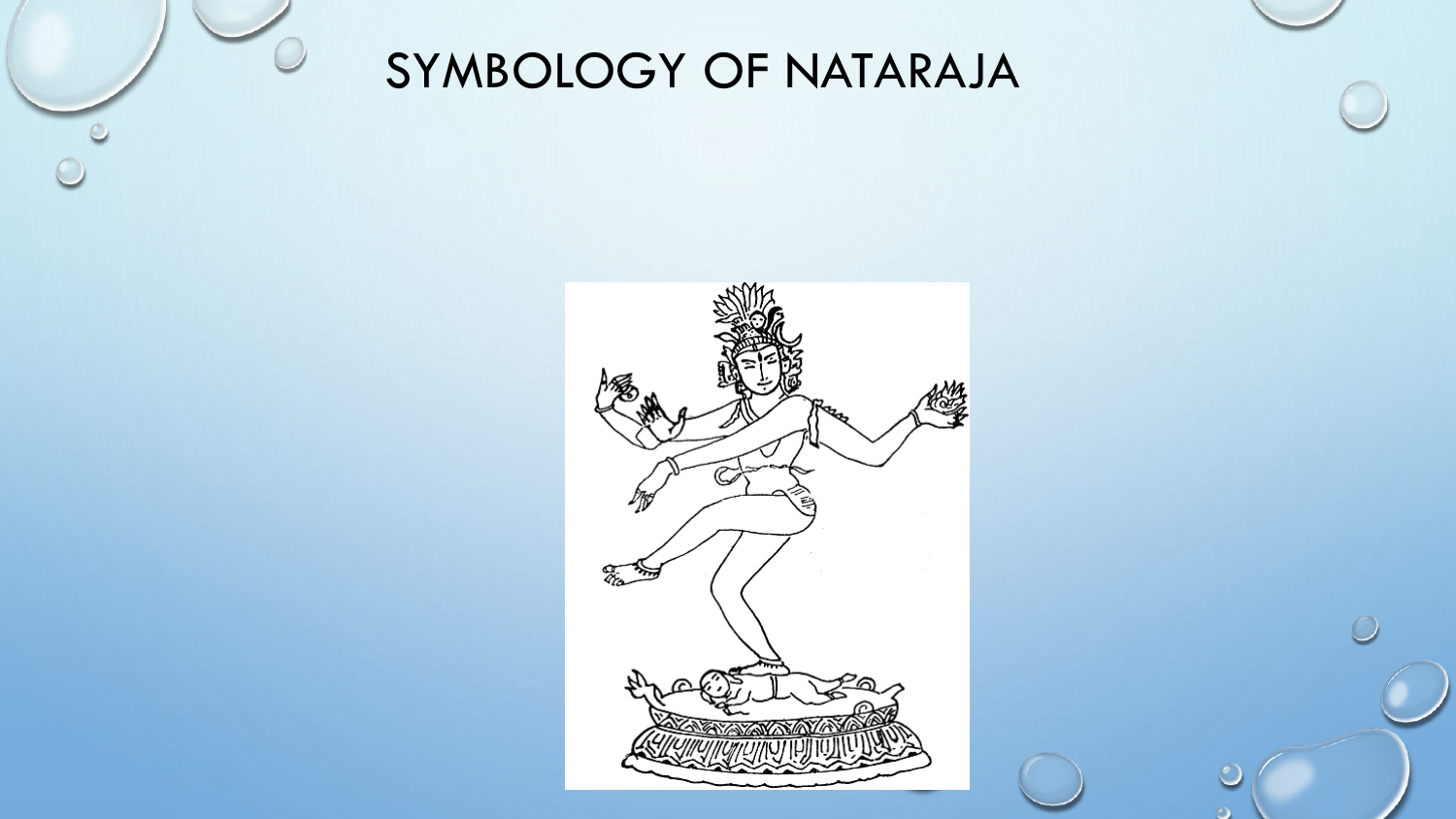The drum in the right hand indicates that the creation is in his hand; a gyani can fold and unfold world at will; the maya world exists only if he choses to.

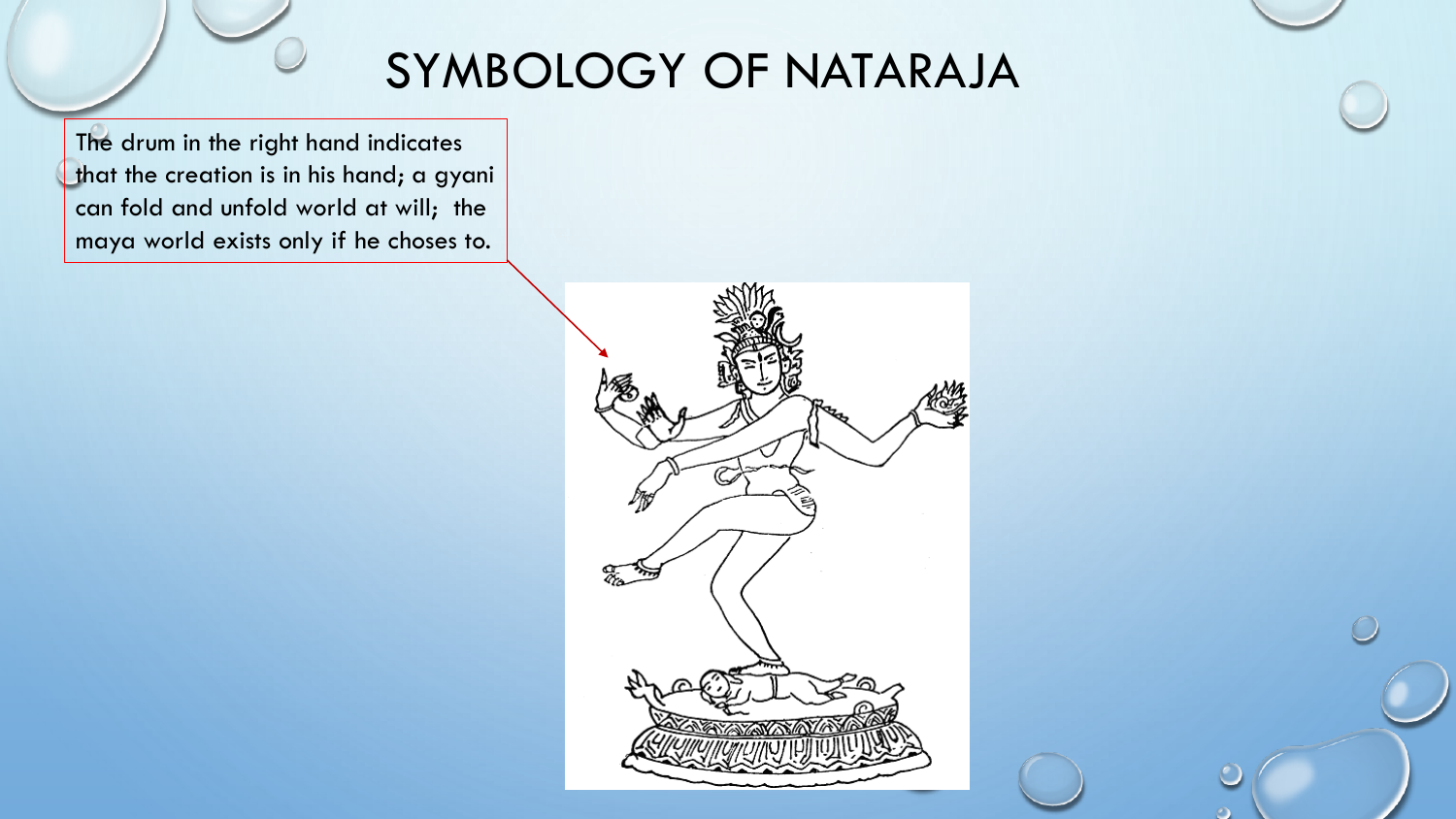The raised second hand indicates the blissful ananda which is the glorious privilege of wisdom or gyanam. A gyani is always in a blissful state or sachithananda swaroopam

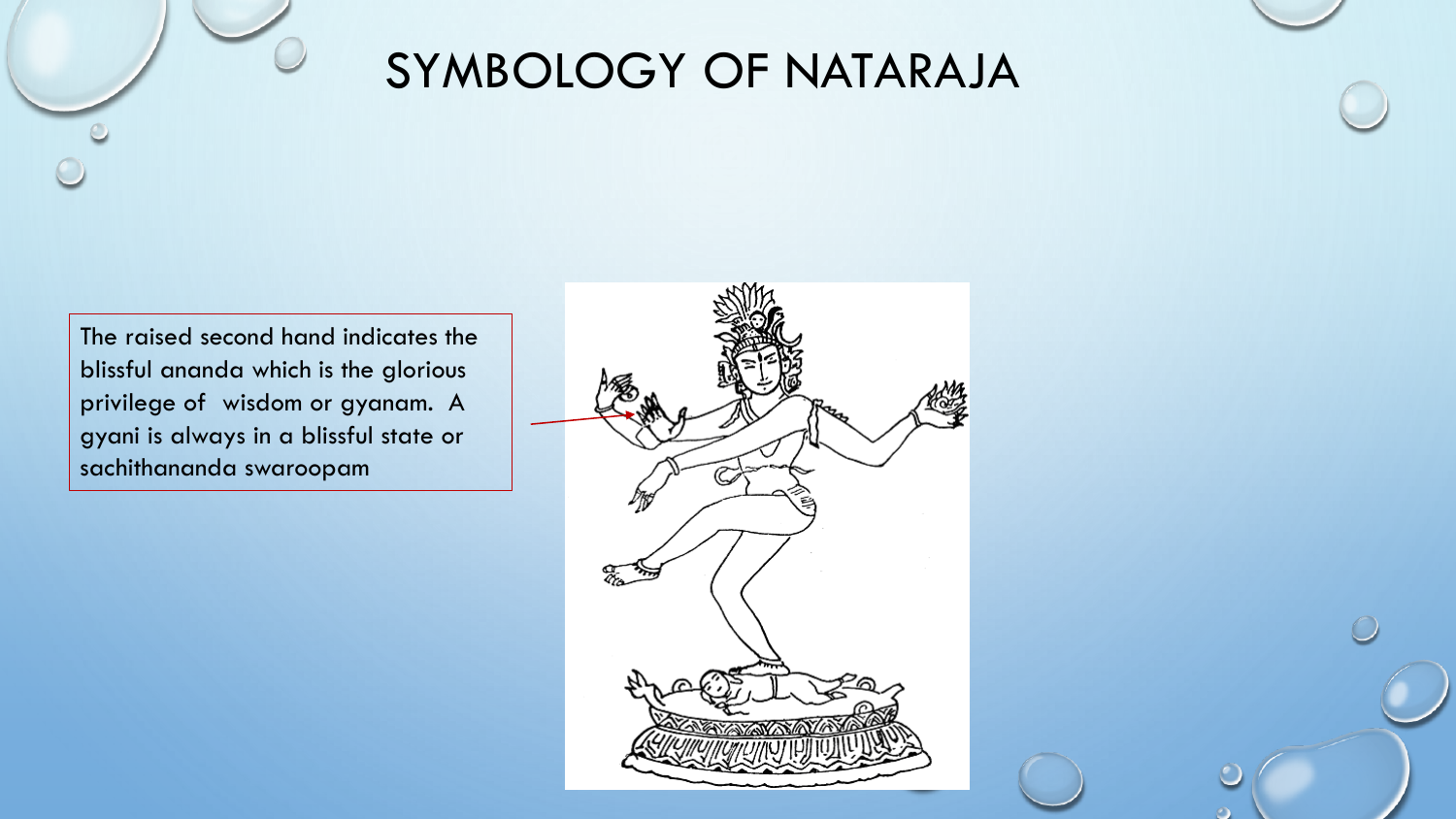One foot raised upward represents turiya state, which is beyond the three stages of waking, dreaming and deep sleep; leaving behind the maya, mind and the world

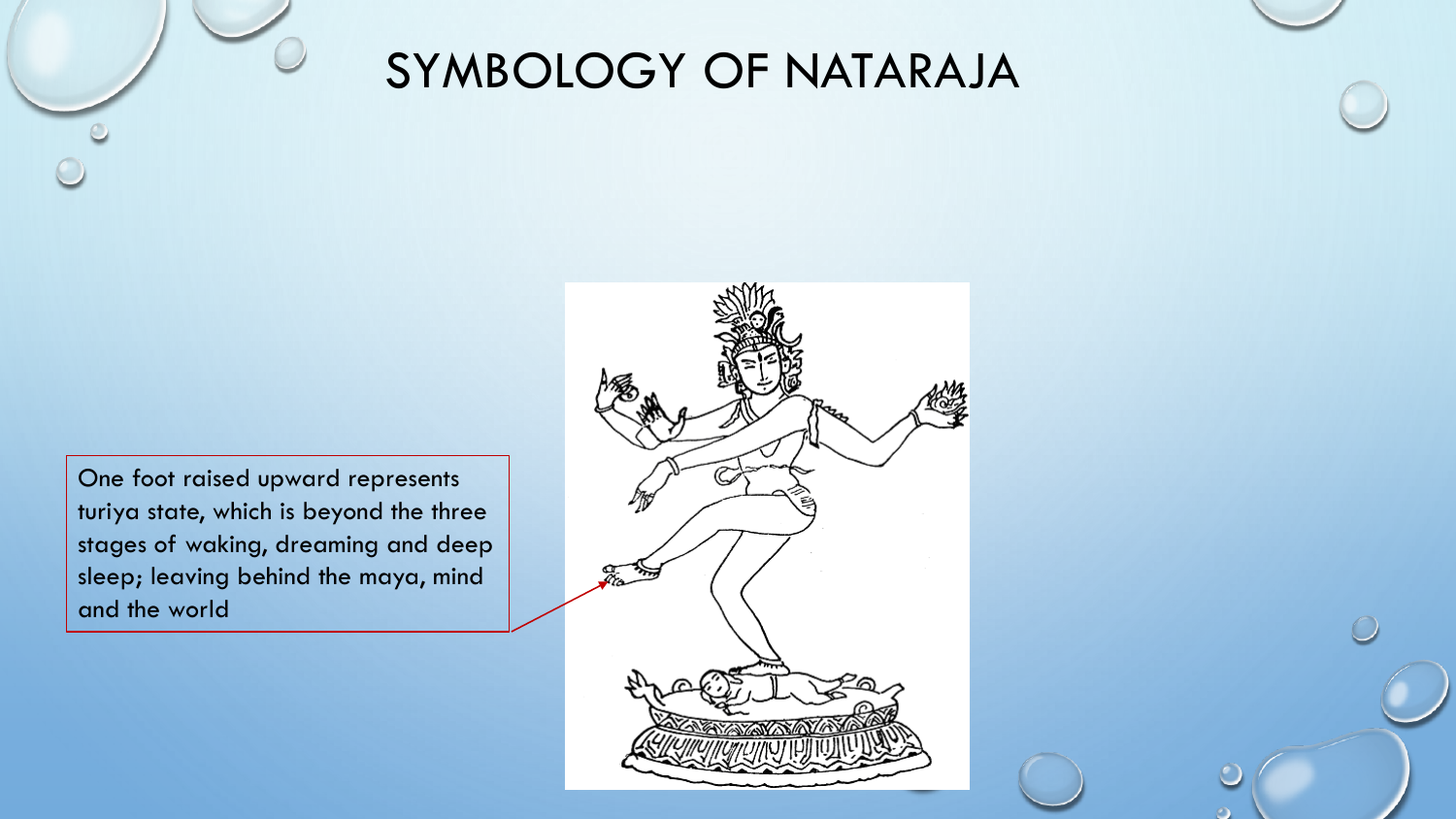

Deer, not shown here, represents mind. The mind jumps from one thing to another as wildly as a deer.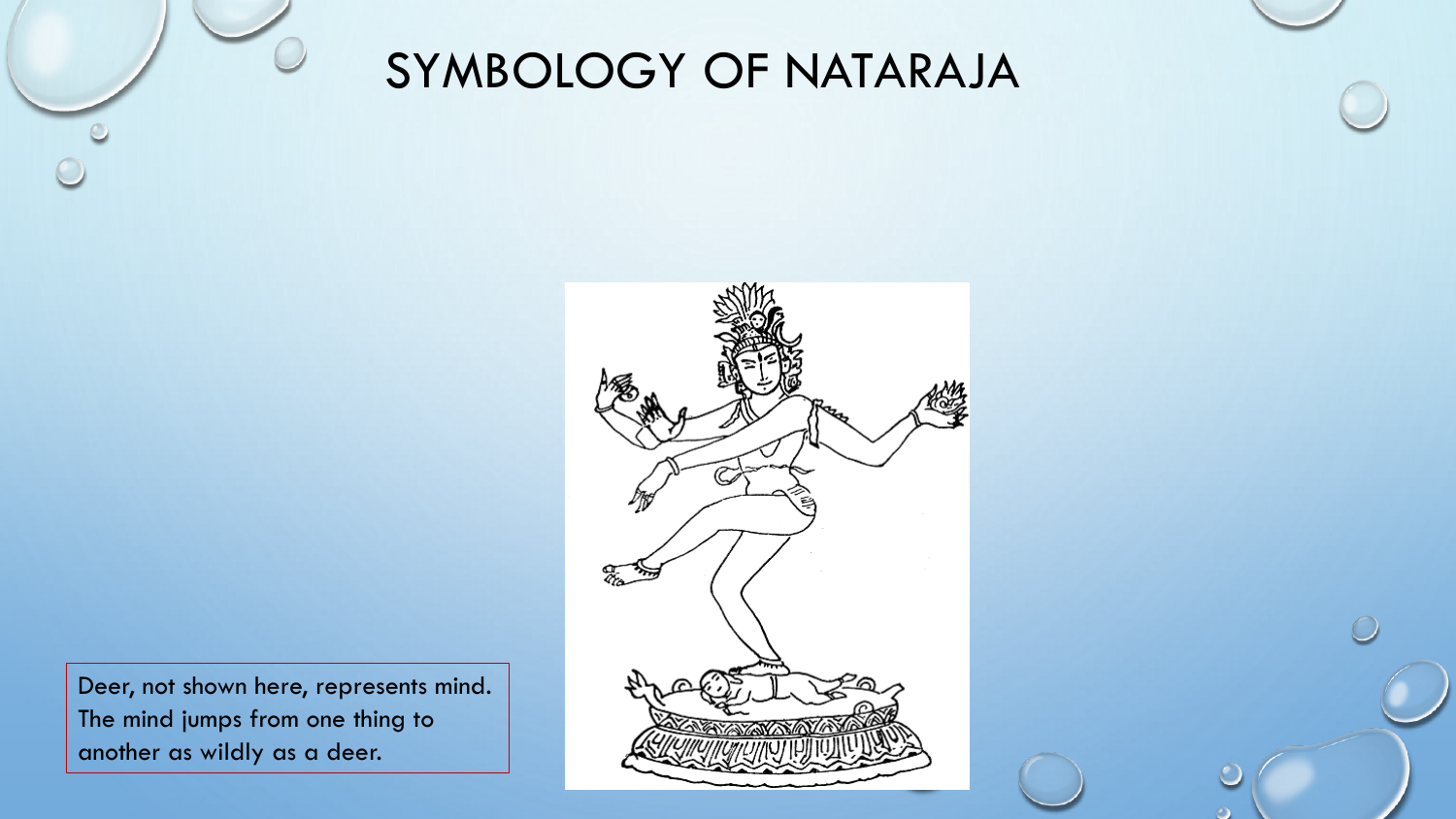On the head he wears the Ganges, the Chit Sakthi or gyanam or wisdom; He also wears the moon representing the ethereal light and blissfulness of Atman

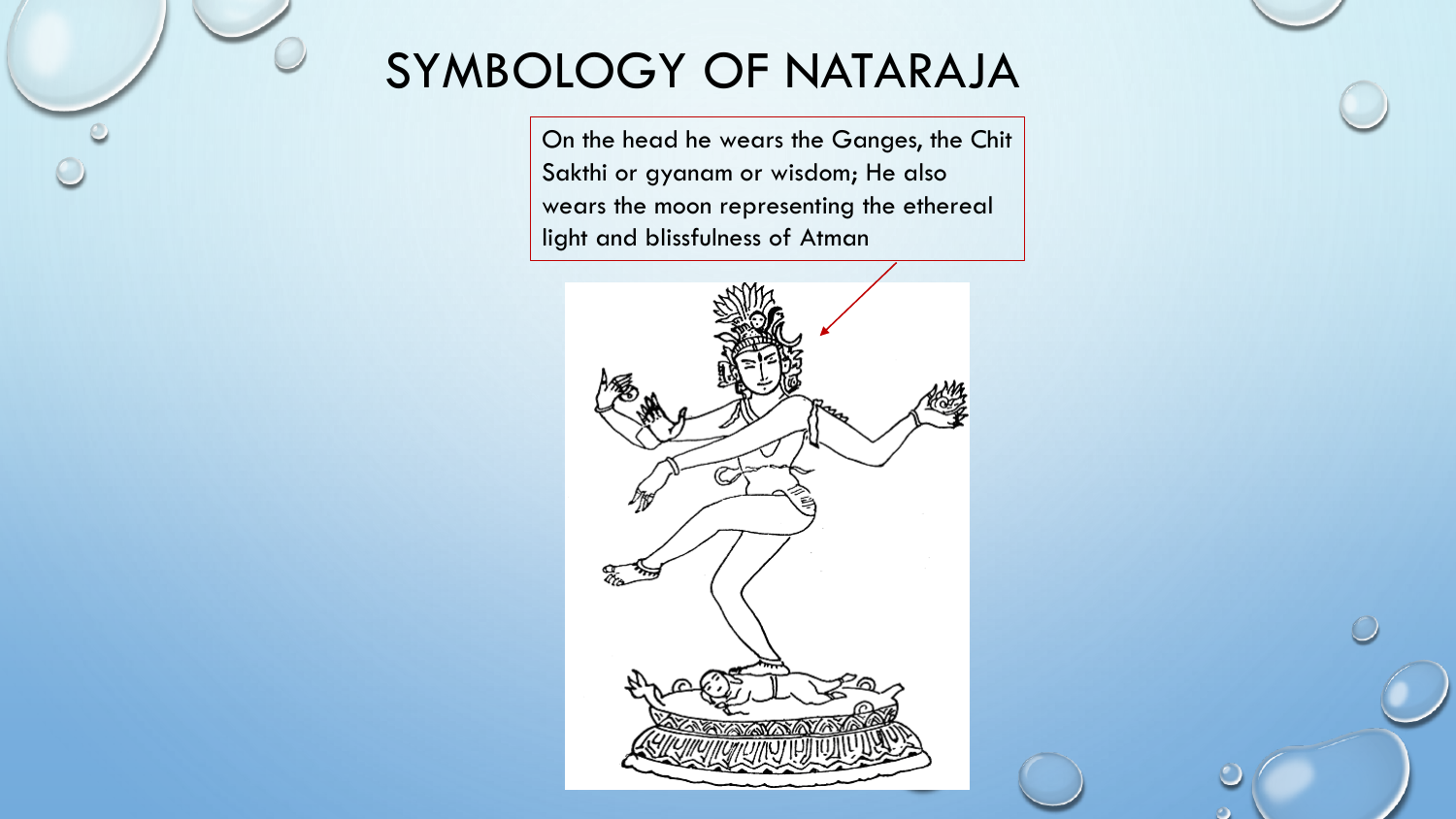The agni in his right hand indicates that the guru brings the light of atma to attest the truth of his teachings

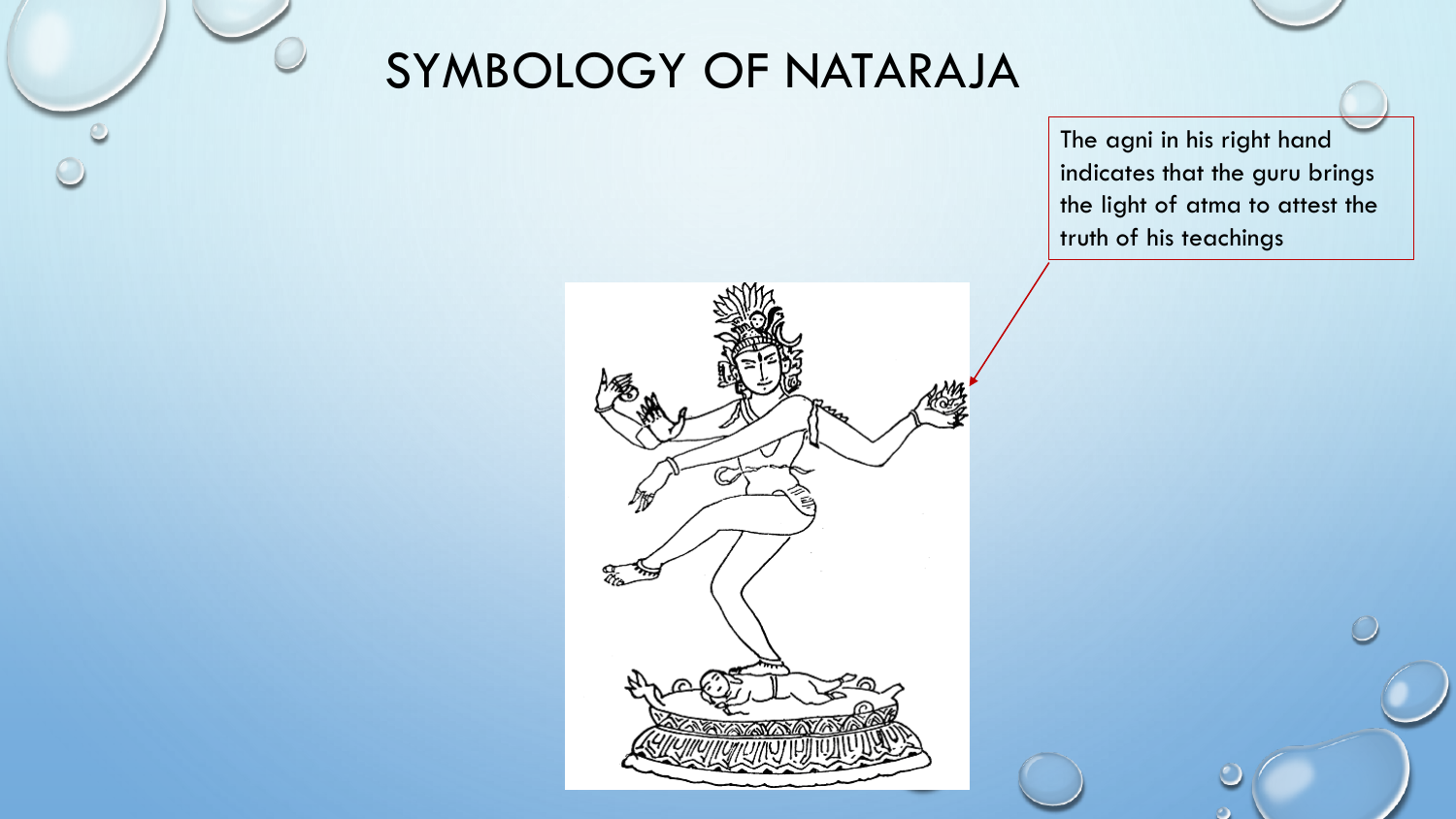

He wears the skin of the tiger, which he slew himself. The tiger represents ahangara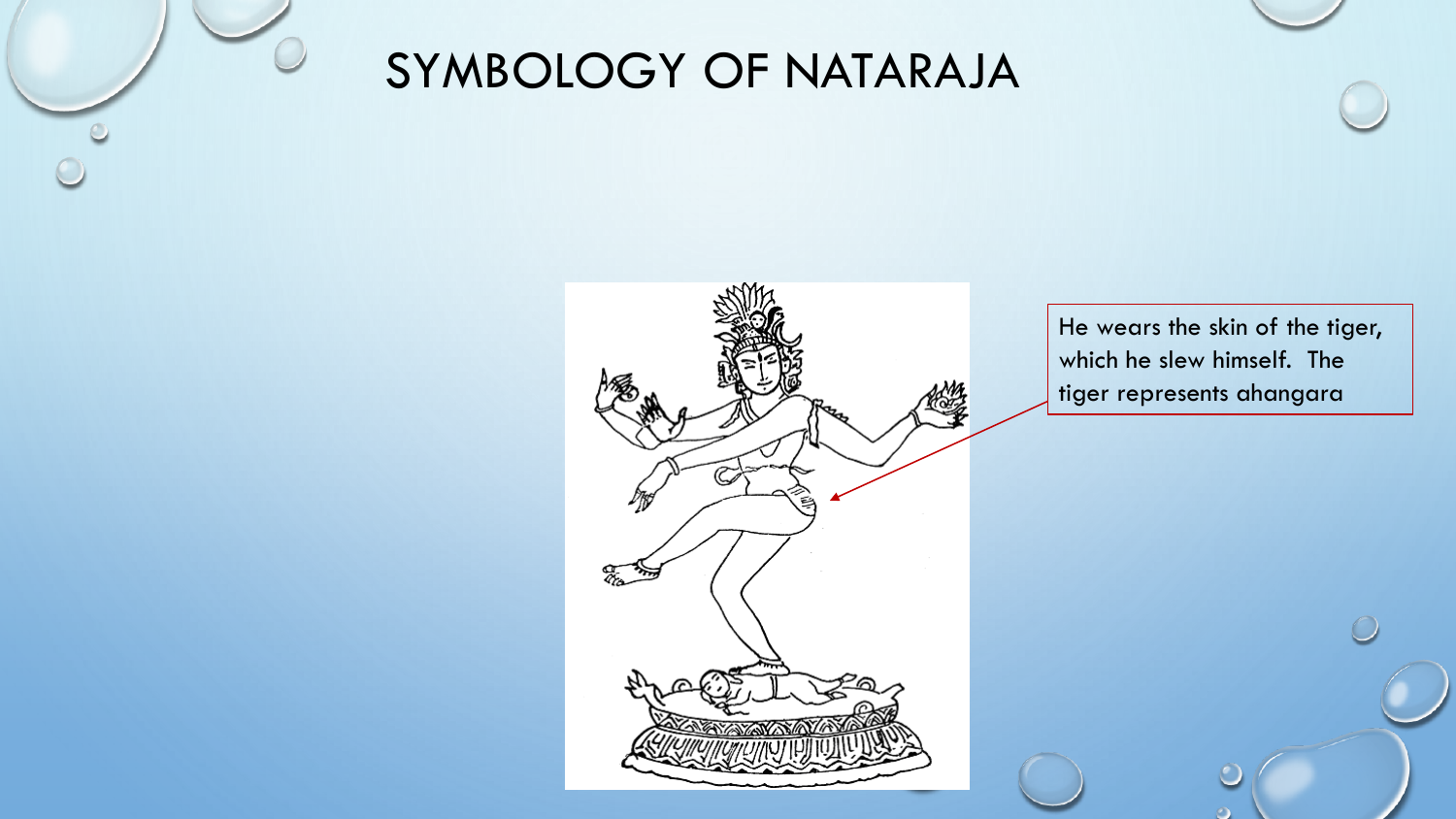

One foot is planted over the Maya Loga, the endless illusion which is the cause of birth and death.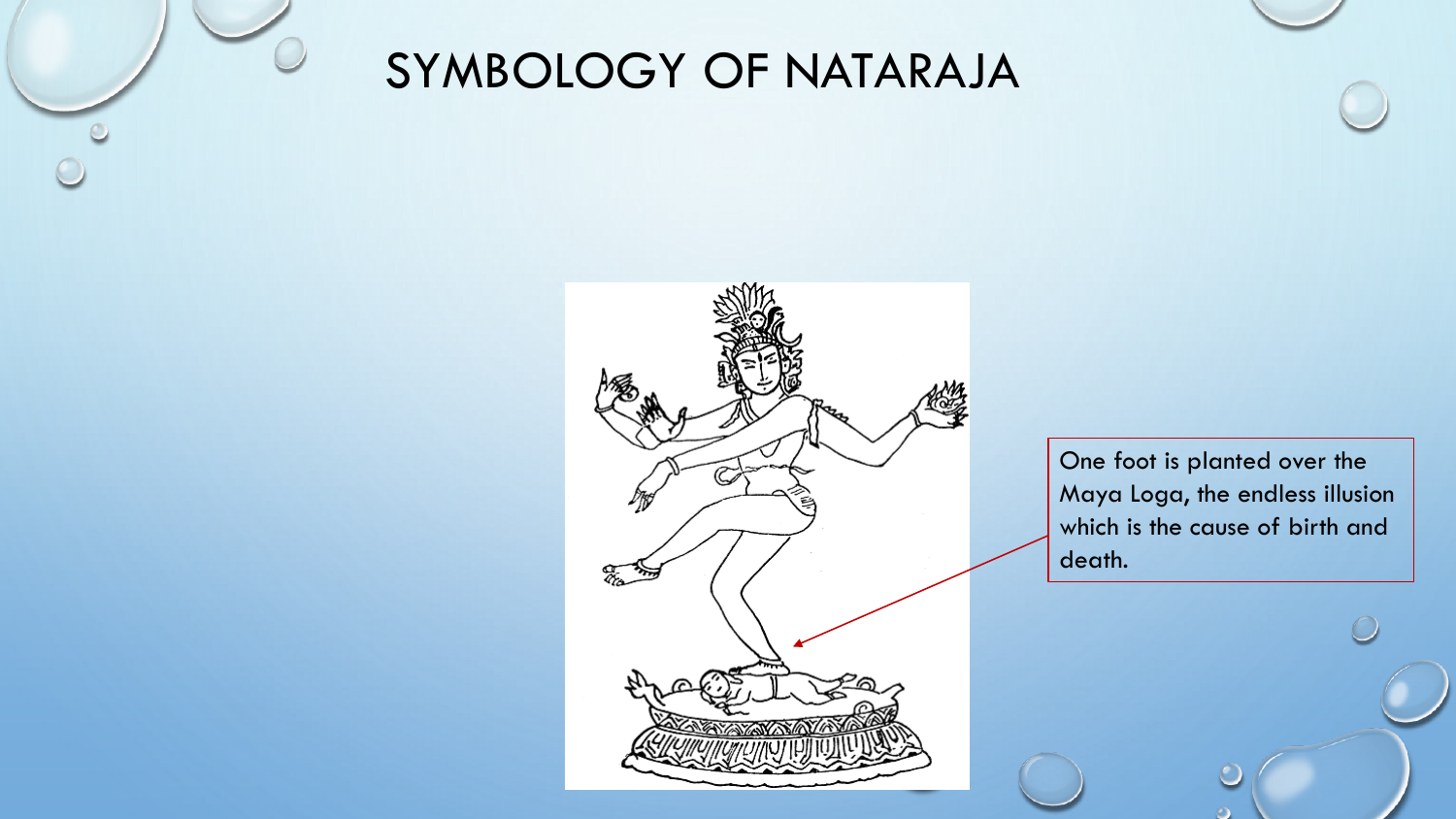

The platform is the cremation ground, where name and form are burnt away and only the pure consciousness – devoid of all attachments exists.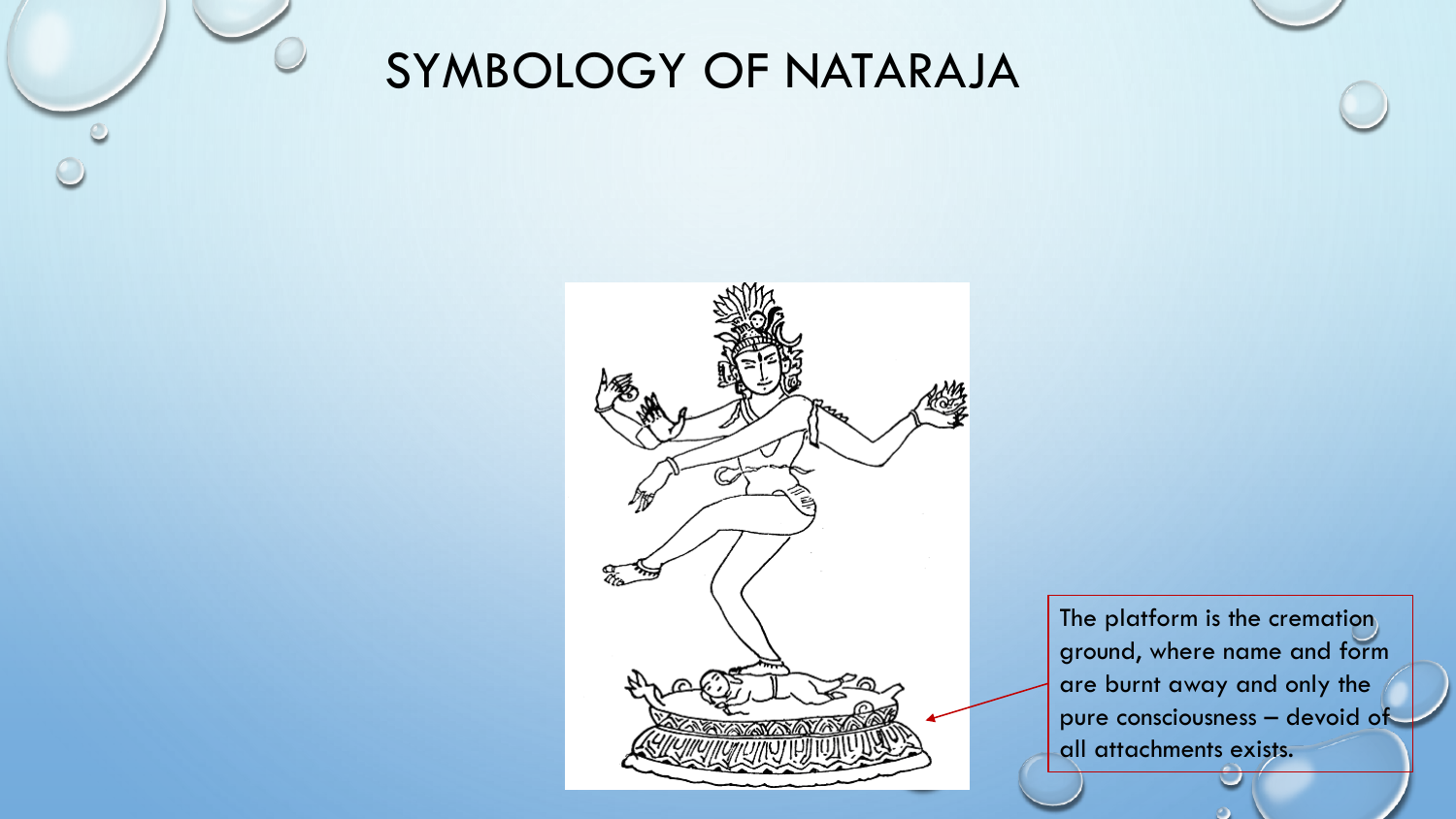

# **VEDANTIC TEACHINGS MUST REALLY COME FROM INSIDE. THE MIND MUST GROW FROM WITHIN, ASSIMILATING THE TEACHINGS FROM THE OUTSIDE. NATARAJA IS THIS REAL, UNSEEN GURU AND THE SYMBOLOGY OF NATARAJA REPRESENTS THE TEACHINGS OF THIS REAL GURU.**